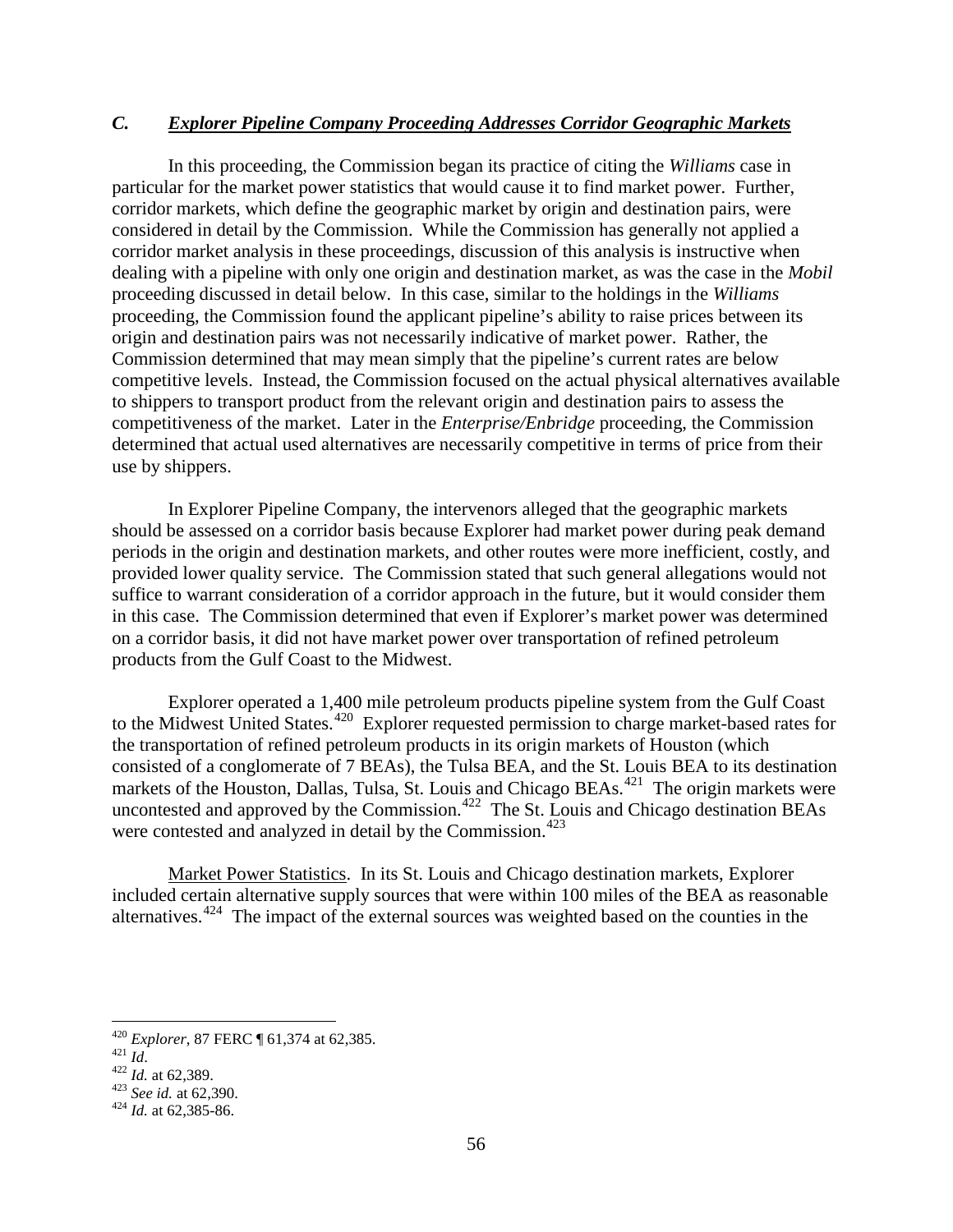BEA that the source could actually serve from the transportation assumptions involved.<sup>425</sup> Explorer calculated delivery based market shares in these markets at 30.2 percent.<sup>[426](#page-1-1)</sup>

Indicative of the approach in later proceedings, Explorer provided the Commission with multiple methodologies for calculating HHI: "the Commission's Delivery Based Method, the Commission's Effective Capacity Method, and the Department of Justice (DOJ) Adjusted Capacity Method."[427](#page-1-2) The delivery based method represented the applicant's estimated percentage of actual deliveries into the market.<sup>428</sup> The Effective Capacity Method provided for the lesser of a pipeline's capacity and the consumption in the market.<sup>429</sup> In this case, the effective capacity was also adjusted to remove "pipeline, refinery, truck, and barge capacity that may be committed to serving other markets and is therefore not available to serve the market at issue."<sup>[430](#page-1-5)</sup> The last methodology used was the DOJ Adjusted Capacity Method, which assumes equal market share among competitors to calculate HHI.<sup>431</sup>

The resulting HHI numbers ranged from 558 to 1936, and the Commission found that those numbers compared favorably with those in the *Williams* proceeding. "None of these figures rise to the level of combination of a 2500 HHI and a 46 percent market share that the Commission found unacceptable in *Williams*."[432](#page-1-7) Further, the amount of excess capacity in these markets was over 3.4 times consumption even in peak demand periods.<sup>[433](#page-1-8)</sup>

Geographic Market (Corridor Market). The Commission found that the traditional analysis yielded a finding of no market power.<sup>[434](#page-1-9)</sup> The protesters contended that these low market power statistics were not relevant because they were based on annualized numbers and did not reflect Explorer's market power during the summer peak period.<sup>[435](#page-1-10)</sup> They further contended that the proper analysis was a corridor geographic market because of the constrained

<span id="page-1-0"></span><sup>&</sup>lt;sup>425</sup> *Explorer*, 87 FERC ¶ 61,374 at 62,385 n.10. Therefore, the weight accorded external sources in the market share and HHI calculation varied depending on the portion of the BEA it could serve. *Id.* "The greater the area reached, the greater the weight will be accorded the external source in the calculation of the HHI." *Id.*  $^{426}$  *Id.* at 62,389.  $^{427}$  *Id.* at 62,390.  $^{428}$  *Explorer*, 87 FERC ¶ 61,374 at 62,389.

<span id="page-1-2"></span><span id="page-1-1"></span>

<span id="page-1-5"></span><span id="page-1-4"></span><span id="page-1-3"></span><sup>429</sup> *See Buckeye*, Opinion No. 360, 53 FERC ¶ 61,473 at 62,670. <sup>430</sup> *Explorer*, 87 FERC ¶ 61,374 at 62,389.

<span id="page-1-6"></span> $^{431}$  *Id.* at 62,390 n.28. The DOJ method is calculated as follows:

<sup>[</sup>It] divides total consumption in a market by the number of competitors in the market, with each competitor initially allocated an equal share. Each company that has insufficient capacity to supply its allocation is assumed to supply its full capacity, and the remaining supply is allocated evenly among all remaining companies with excess capacity. The process is repeated until all consumption in the market has been allocated. The result is used as each company's market share in the HHI calculation.

<span id="page-1-8"></span><span id="page-1-7"></span>Report of the Oil Pipeline Regulation Committee, 25 ENERGY L.J. 259, 266 (2004).<br>
<sup>432</sup> Explorer, 87 FERC ¶ 61,374 at 62,390 (citing Williams, Opinion No. 391, 68 FERC ¶ 61,136 at 61,685-86).<br>
<sup>434</sup> Id. at 62,391.<br>
<sup>434</sup>

<span id="page-1-9"></span>

<span id="page-1-10"></span>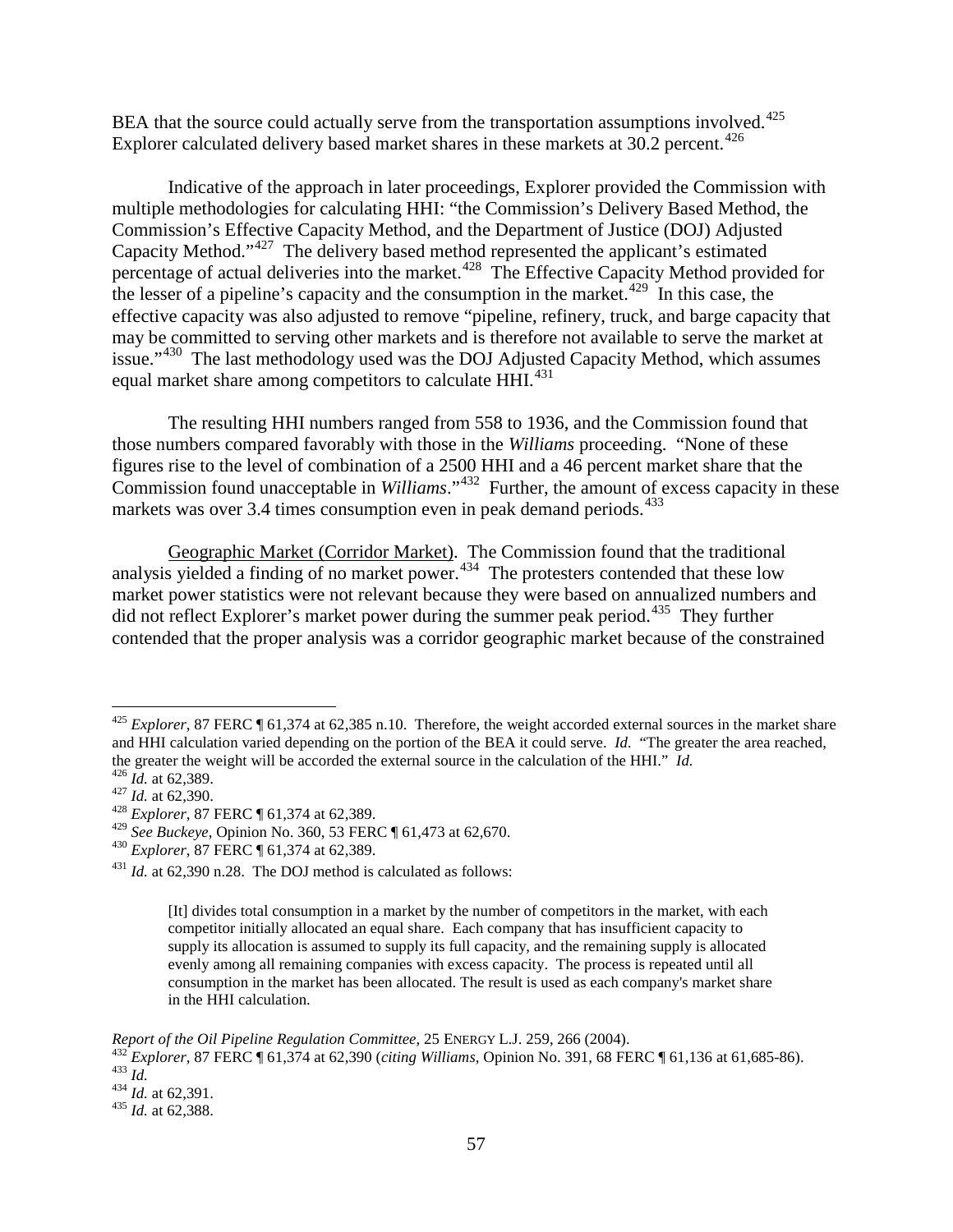capacity during peak periods, and contended that alternative routes were inefficient, inconvenient, more costly, and provided lesser quality service.<sup>436</sup>

The Commission noted that it had consistently rejected the use of corridor markets for several reasons, including: (1) that the real economic concern of shippers is the delivered product and its price rather than whether the product travels between specific locations on a pipeline, and (2) it eliminates from consideration competitive suppliers who bring product to markets without utilizing the specific corridors.<sup>437</sup> The Commission found that the protesters' general assertions of peak demand market power did not compel further examination based on a corridor geographic market. However, in light of the importance of transportation of petroleum products between the Gulf Coast and the Midwest, the Commission considered them anyway.<sup>[438](#page-2-2)</sup> It did state explicitly that since Order No. 572 placed the burden on the protesting parties to establish that a corridor approach was appropriate, "in future cases if the pipeline demonstrates that its origin and destination markets are within the limits of market evaluations previously accepted by the Commission, such general assertions may not be sufficient to warrant consideration of a corridor-based analysis."<sup>[439](#page-2-3)</sup>

Between the Gulf Coast and St. Louis, the Commission found at least five competing pipelines linking the areas, that barges served as effective competition between these areas even if not as efficient as the pipeline in question, and excess capacity ratios existed even during peak demand periods. [440](#page-2-4) The Commission found similar alternatives and excess capacity existed between the Gulf Coast and Chicago BEA.<sup>[441](#page-2-5)</sup> The Commission also found unpersuasive the concern that Explorer could raise prices during the peak period as uncorrelated with market power:

[T]he ability to raise prices does not mean that Explorer has significant market power; it may simply mean that the current rates for peak period service are below the competitive market price. Explorer publishes rates to the entire St. Louis BEA, not necessarily a point-to-point rate that serves only one customer. An attempt by Explorer to exercise significant market power by increasing rates above the competitive market price in a market where it lacks significant market power will result in reduced total volumes to that market and a consequent reduction in Explorer's revenues. This potential loss of revenue serves to constrain Explorer's rates to all of the shippers in the St. Louis destination market, not just the ones that may have direct access to transportation alternatives they deem comparable to Explorer's service.<sup>[442](#page-2-6)</sup>

The Commission also noted that "at least some differential pricing, *i.e.* pricing based on demand, is lawful and appropriate in the oil pipeline industry."<sup>[443](#page-2-7)</sup> "Differential pricing, when constrained

<span id="page-2-1"></span><span id="page-2-0"></span><sup>4&</sup>lt;sup>36</sup> *Id.* at 62,388-89.<br><sup>437</sup> *Explorer*, 87 FERC ¶ 61,374 at 62,388 (*citing Williams*, Opinion No. 391, 68 FERC ¶ 61,136 at 61,660-61).<br><sup>438</sup> *Id.* at 62,391.<br><sup>439</sup> *Id.* at 62,389.

<span id="page-2-2"></span>

<span id="page-2-6"></span>

<span id="page-2-5"></span><span id="page-2-4"></span><span id="page-2-3"></span><sup>440</sup> *Id.* at 62,391-93.<br><sup>441</sup> *Id.* at 62,392-94.<br><sup>442</sup> *Explorer*, 87 FERC ¶ 61,374 at 62,392.<br><sup>443</sup> *Id.* at 62,394.

<span id="page-2-7"></span>